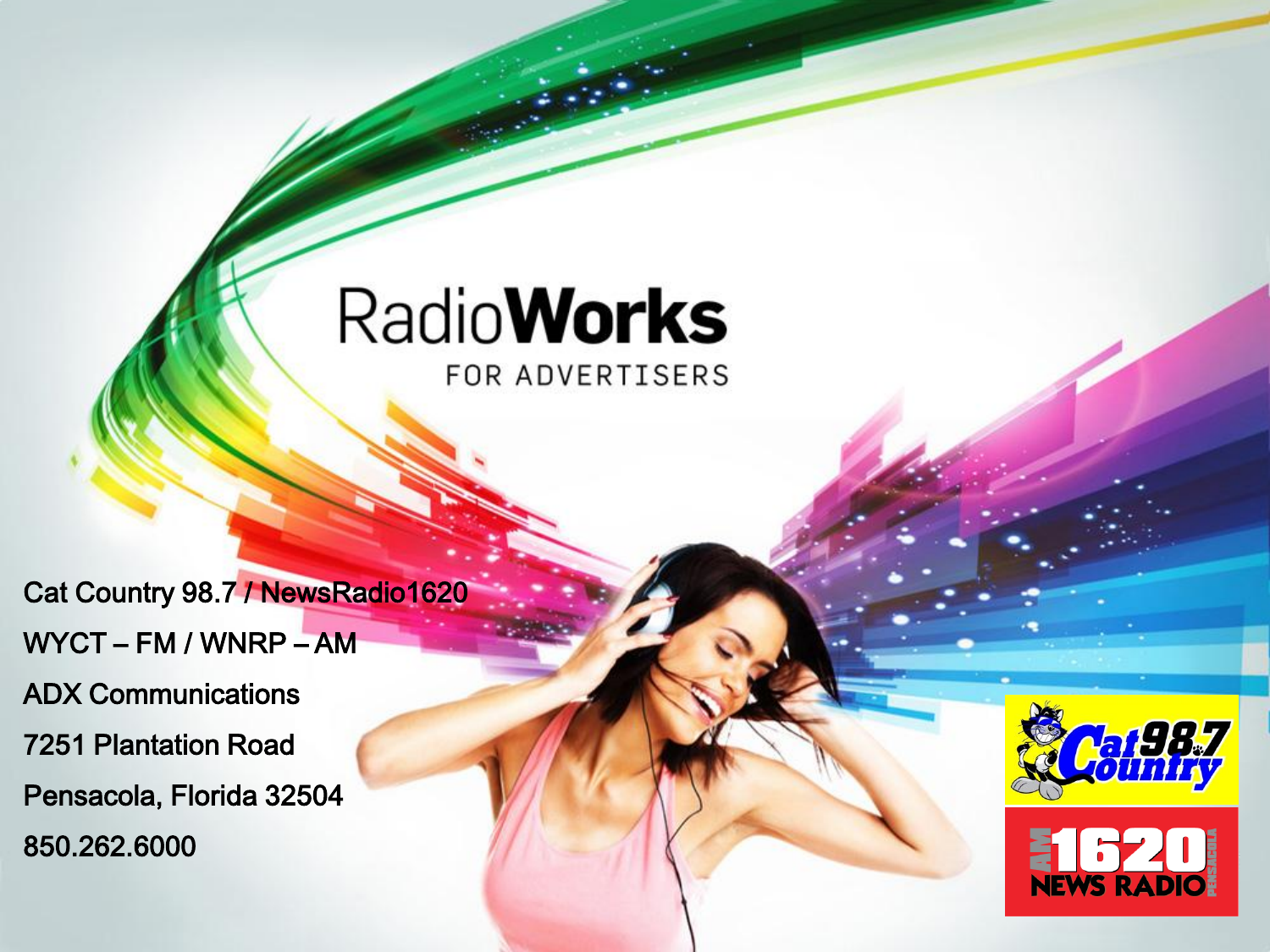Radio is thriving because it connects with listeners in ways no other medium can match.

## Radio:

- Delivers Massive Reach In Real Time
- Engages and Influences Listeners
- Digital Technology Enables Interaction
- **Produces Outstanding, Cost Effective Results**
- Thriving

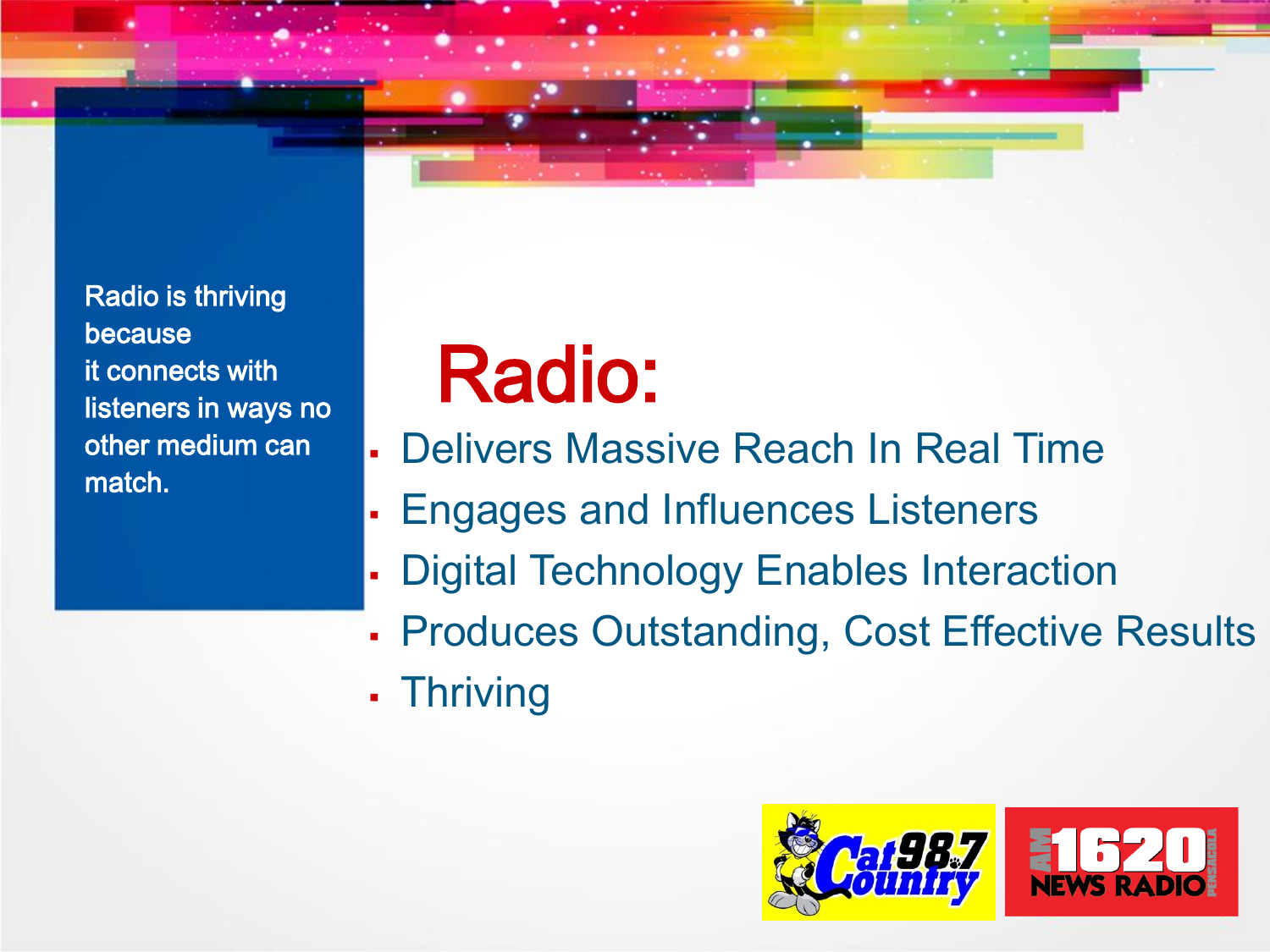



## Published in Ad Age on January 10, 2012 Radio:

"A unique mobile, hyper-local, multiplatform channel that drives word of mouth and delivers scalable brand marketing campaigns for advertisers".

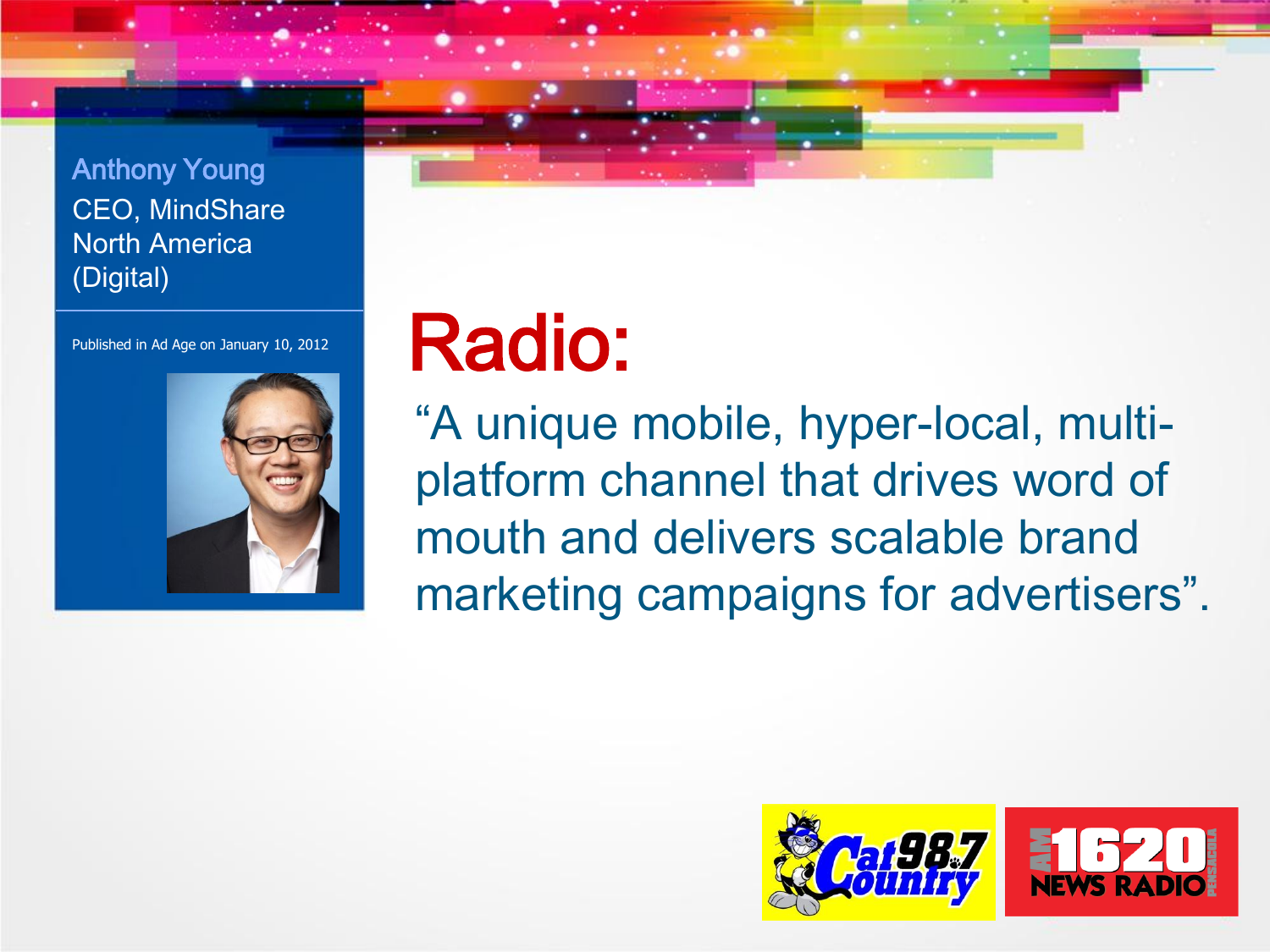Over the past 20 years Radio has consistently reached 9 out of 10 people in virtually every demographic and ethnicity.



### Radio Delivers Massive Reach In Real Time

- Today Radio continues to reach more than 240 Million listeners every week, which is 93% of the population.
- Virtually all Radio listening is done in real time, giving advertisers control of message delivery.
- Radio reaches more people between morning and evening than any other medium and delivers messages just before they shop\*.
- Radio reach and listening levels have remained big and consistent over the past 3 years for virtually every demo including young people.
- Far more people listen to the radio on a typical day than use Facebook, Google Web Search or YouTube\*\*.

Sources: Arbitron data from RADAR, PPM and Diary reports \*gfkMRI Media Day 2011 and USA Touchpoints 2012 \*\*comScore and RADAR

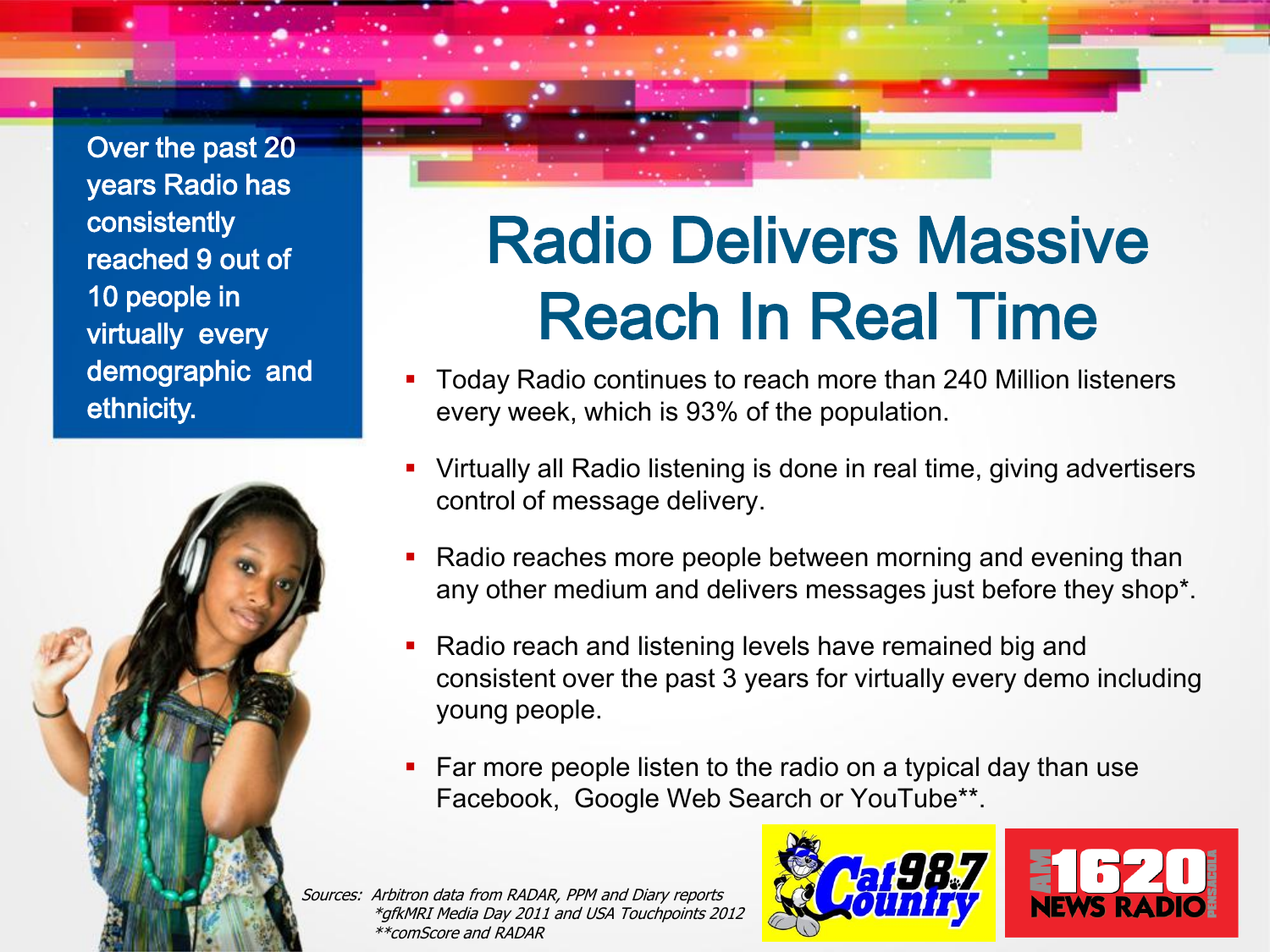Listeners have strong emotional relationships with their favorite on-air radio personalities that benefit advertisers.



### Radio Engages And Influences Listeners

- Only Radio can offer advertisers product endorsements by onair personalities.
- Radio shares its credibility with its advertisers.
- More than half of listeners
	- feel their favorite radio personality influences their opinion.
	- have considered or purchased a product/service advertised during their favorite radio personality's show.
- 90% of heavy radio listeners said they would be disappointed if their favorite radio station were no longer on-air\*.

Sources: USC, Annenberg School for Communication & Journalism, PSI Study published June 2012, Woodley, P. and Movius, L., People With a Favorite Radio Personality in Los Angeles; \* The Infinite Dial: 2011 by Arbitron and Edison Research

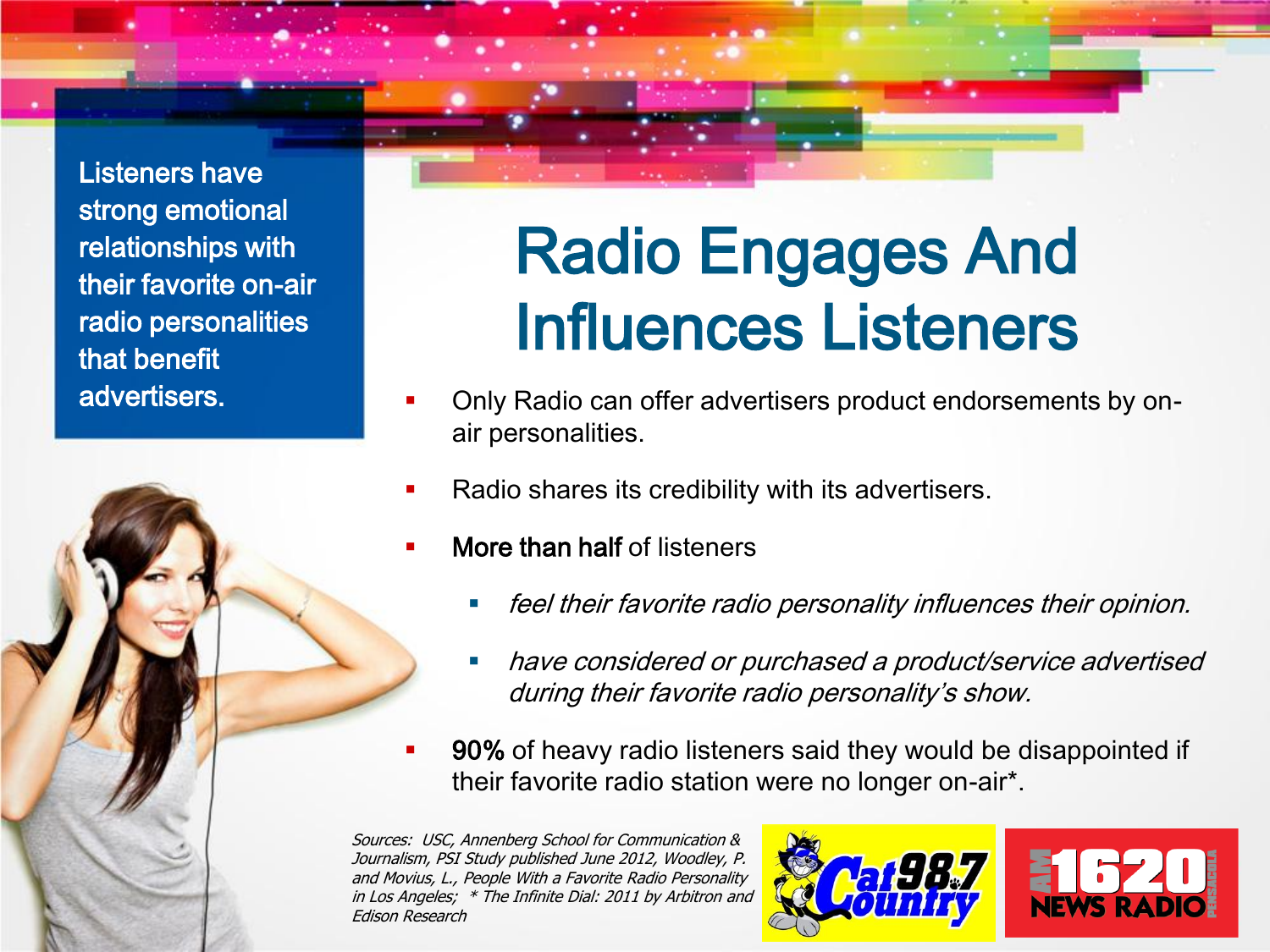Radio continues to reinvent itself by engaging its audiences on other digital platforms.

#### **Radio's Thriving Digital Technology Enables Interaction and Activation**

- Digital has expanded Radio's reach and creative capabilities.
- Through Digital, Radio can further interact with its listeners enhancing audience engagement.
	- Mobile Apps, Facebook, Texting, Twitter, Online streaming, interactive listener programming, opt-in email databases, You Tube videos open digital doors for our listeners and advertisers and provide Activation.
- 70% of listeners said they follow their favorite personality and/or radio station on social media.
- 55% of listeners said they listen to their favorite personalities on computers or mobile devices when away from a radio.

Source: USC, Annenberg School for Communication & Journalism, PSI Study released June 2012, Woodley, P. and Movius, L. People With a Favorite Radio Personality in Los Angeles

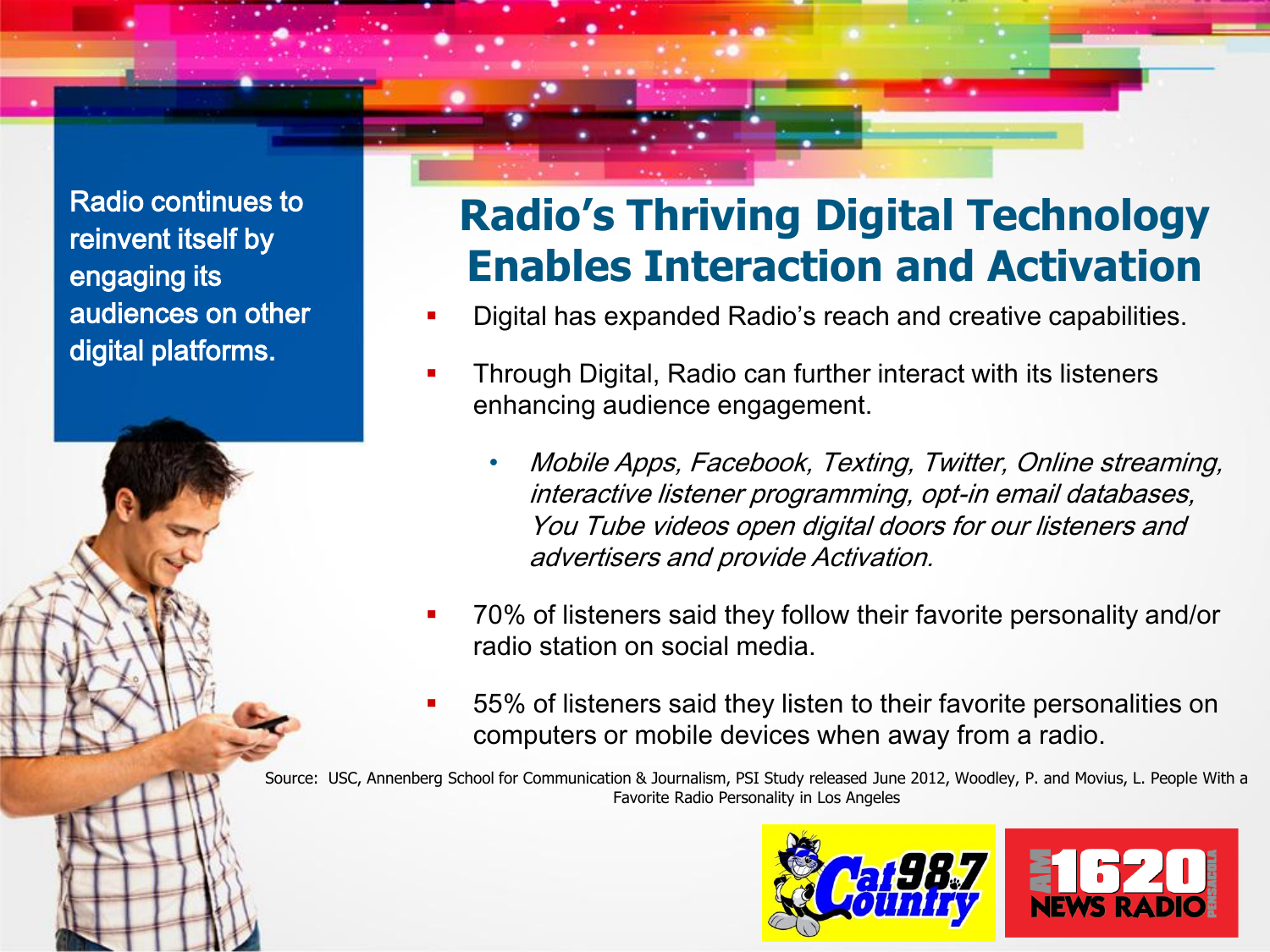Radio's distinct audience demographics and lifestyle appeal make it easy to target the right customers and locations.

#### Radio Delivers Outstanding, Cost Effective Results For Marketers

- OTX study results show that Radio advertising positively impacts the 5 key branding metrics
- Advertisers American Express, Subway, Starbucks and many more have seen measured results that multi-platform radio campaigns drive internet traffic and response rates.
- A new media mix modeling study funded by Arbitron and conducted by Sequent & Partners has shown that Radio's impact is an average of 80% greater than previously thought. Within the next few months Arbitron will be making these new granular metrics available to all advertisers and modelers.
- 94% of national advertisers from 2011 have returned to Radio in 2012.

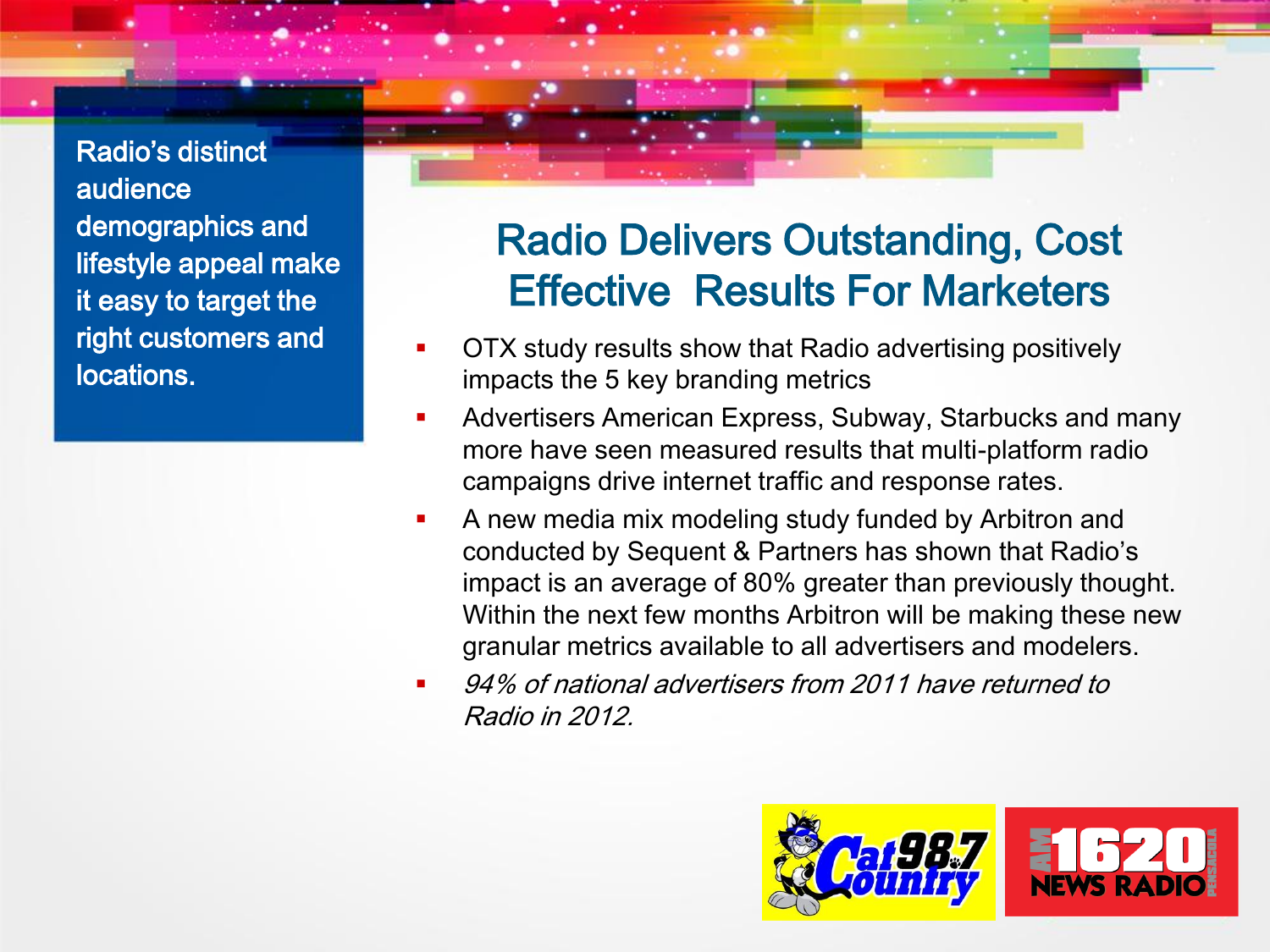#### **6 Study Average % Lift** Radio-targeted consumers vs. Control groups  $\mathsf{CapitalOne}$ STATA

Source: Radio Advertising Effectiveness Program, Ipsos OTX, 2010-11; conducted for Katz Marketing Solutions.

Bank





In a series of six studies for different advertisers, people who heard the radio spots exhibited a lift in the 5 key metrics highly valued by advertisers.